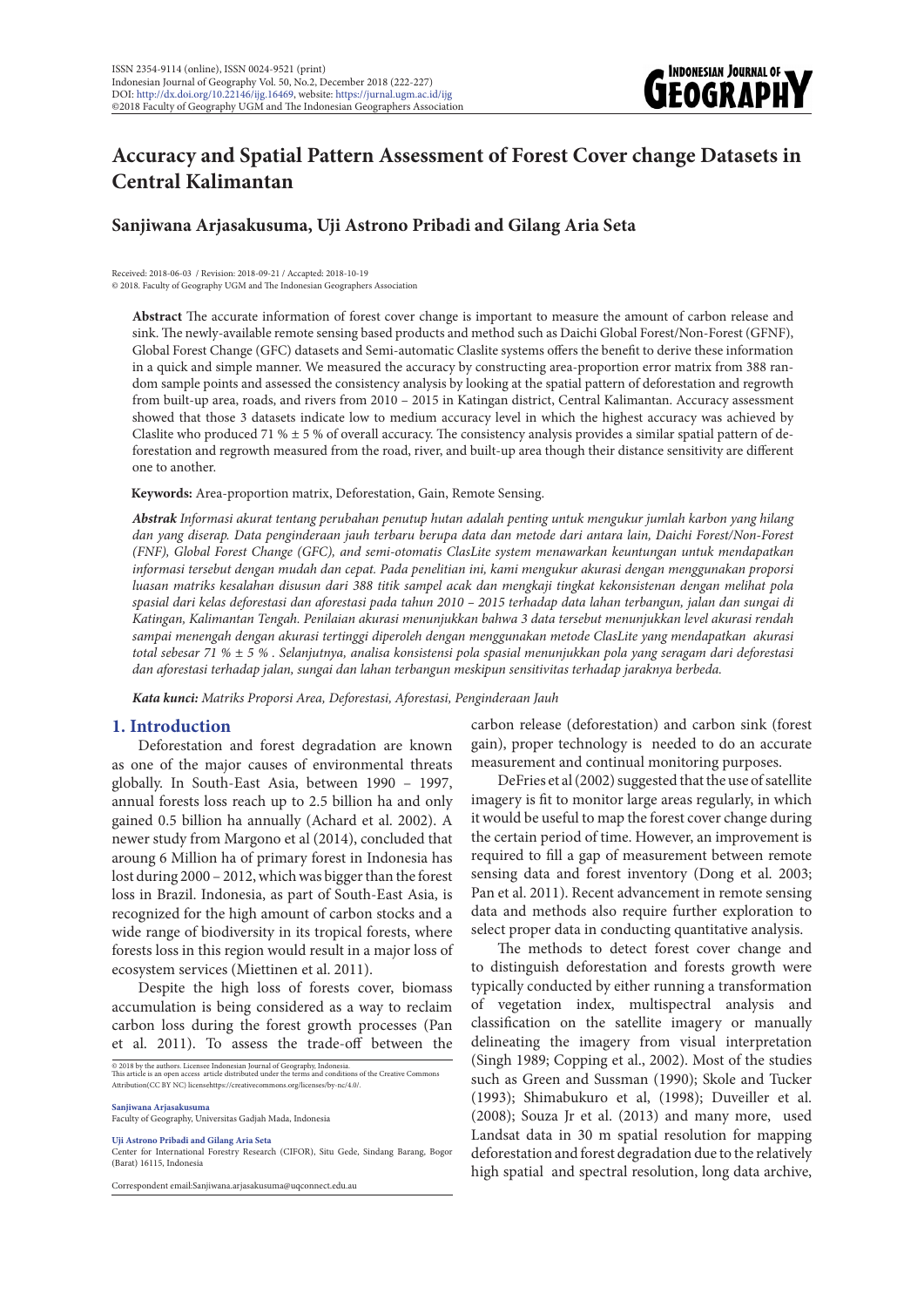

(Data source: Indonesia Geospatial Agency, 2011)

Figure 1. Study area in the Central Kalimantan Province, Indonesia

and its revisit time in 16 days that allow for intensive monitoring purpose.

Recently, various end-products of deforestation analysis such as Global forest-non forest (GFNF) data (Shimada et al. 2014) and global forest cover (GFC) data (Hansen et al. 2013) has been published. Moreover, a semi-automated framework namely Claslite has been developed by Asner et al. (2009) to identify deforestation from imagery. These potential data and methods are able to detect forest cover changes in spatial resolution of 25 m for GFNF data and 30 m for GFC and Claslite when Landsat data was used.

With the variety of available methods for detecting deforestation and afforestation data, the use of consistent method and measuring its output accuracy become essential in the monitoring process (DeFries et al. 2007). This study aims to measure the accuracy of forest cover change from the GFNF data and by using the Claslite method for mapping loss and gain data. The consistency of spatial distribution was also measured to see whether the final maps produced from the analysis depict similar spatial pattern to summarize the triggering factors of deforestation.

The Landsat scene path/row:118/062 were used for study, it covered the southern part of Borneo Island (Figure. 1), where there are two big cities exists in the northwest (Palangkaraya), and in the southeast (Banjarmasin) of Borneo Island. The study area is a lowland area dominated by peat forest and agricultural

land. The peat soil in this area are mostly classified as deep peat with more than 4-meter depth (Wahyunto, 2004).

# **2. The Methods**

We used three datasets to map forests loss and forests gain, the first two datasets are the end-product of GFNF data in the period from 2010 to 2015; the third dataset is GFC data covering the annual forests loss and and accumulative forests gain from 2000 - 2014. Additionally, Claslite system was used to produce deforestation map and forest/non forest map, then used these two information to calculate forests gain. Brief explanation of the ClasLite method was provided in the next section.

A cloud-free imagery from Landsat 5 and 8 acquisitioned in February 2010 and August 2015 were used to match the observation time of GFNF and GFC datasets.

### **Forest Change from GFNF**

Simple raster algebra were performed to derive deforestation and gain data from GFNF datasets. The single year GFNF data already record the information of Forest and Non Forest so that mapping forest gain and loss can be performed by looking at the expansion and the retraction of forest area between 2010 and 2015.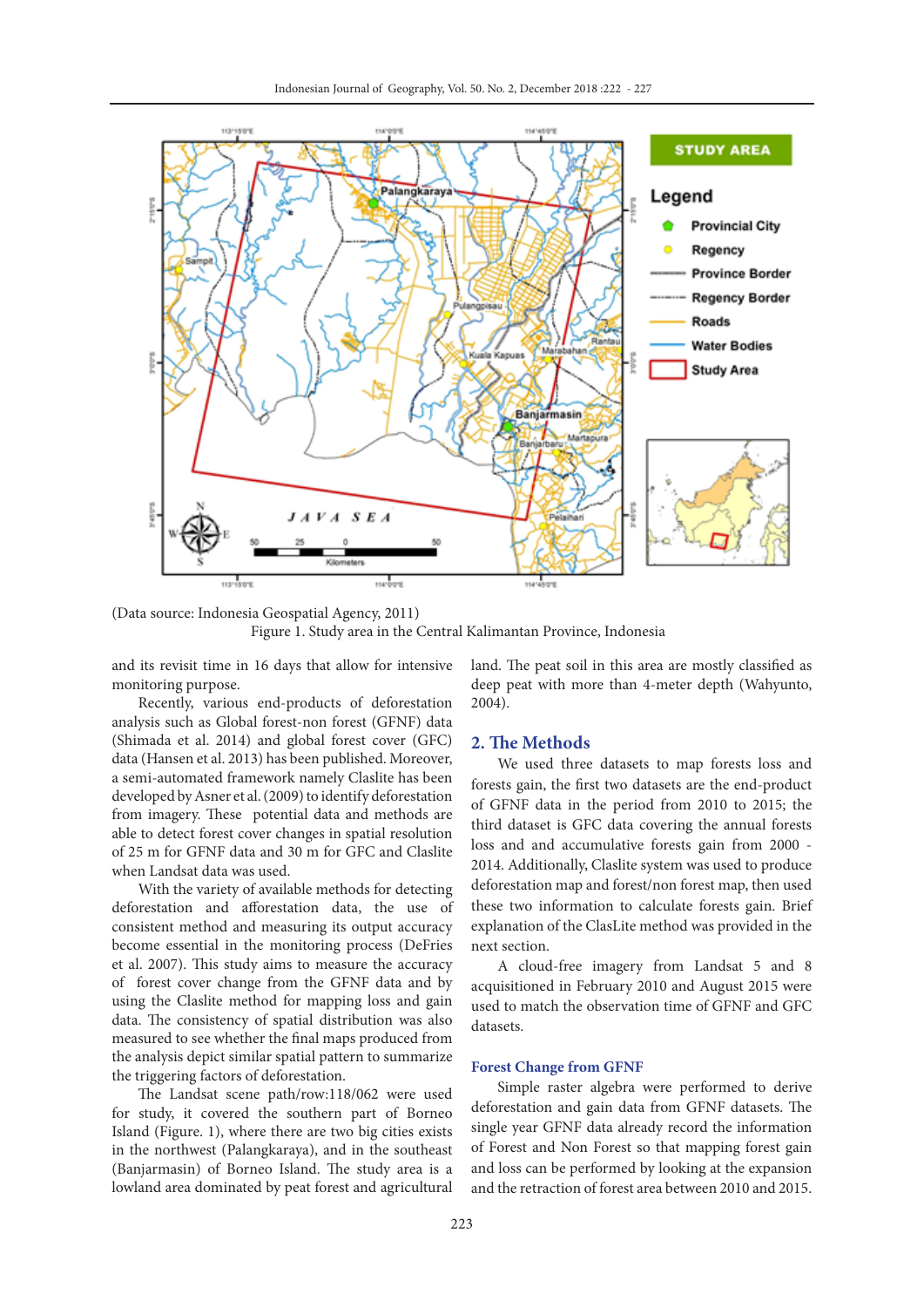

Figure 2. Image processing workflow to generate Loss and Gain class from GFNF, GFC and Claslite

#### **Forest Change from GFC**

Since the loss and gain data were already provided by GFC datasets, loss and gain map were produced by merging the the annual loss and gain data within 2010 – 2014.

### **Forest Change from ClasLite**

In Claslite system, mapping of forests cover change was performed by identifying the fraction of photosynthetic vegetation (PV), non-photosynthetic vegetation (NPV) and bare substrate (BS) using the Auto-MCU Algorithm (Asner et al., 2009). This system also produces forest map indicated by PV fraction above 80%.. This forest map was used to detect the forest gain area by identifying the expansion of the forest areas at 2010 and 2015. To map deforestation, the pre-defined tree condition was employed automatically to detect deforestation between 2010 and 2015 Overall image processing steps can be seen from Figure 2.

#### **Accuracy Assessment**

The accuracy assessment was performed by using a set of validation samples acquired from visual interpretation. The minimum number of sample to do an accuracy assessment was produced using Cochran (1973) as cited in Olofsson et al. (2013). The standard error of 0.01 for deforestation and gain classes; and 0.03 for the remaining classes were applied. Lower value of standard error of the remaining classes was selected to reduce the number of samples produced. To measure the overall accuracy, further error matrix was constructed using the area proportion based on the error matrix calculation from Olofsson et al. (2013). The error matrix is similar to the conventional error matrix however, the producers accuracy and users accuracy are supplemented with their specified confidence intervals (CI). The CI was formulated at 95 % level of confidence as 1.96 of the square root of the estimated variance. Details of calculation can be found in Olofsson et al. (2014). The usage of CI can give better estimation of the resulted accuracy of the resulted map.

#### **Spatial Pattern Assessment**

Euclidean distance analysis was used to see the maximum distance from the related features of deforestation. These features was defined as man-made and natural infrastructures such as roads (all type of roads), settlements (urban built-up), and rivers (all type of water bodies, i.e. irrigation channels, lakes and all type of rivers) taken from Baseline map of Indonesia (2011) with 1:50.000 scale, acquired from BIG (Indonesia Geospatial Agency). Those factors were chosen to indicate the human-environment interaction that might cause theforest cover change.The analysis were conducted by reclassifying 30-meter pixel resolution into 1 km pixel resolution. In the following step, the measurement of the spatial consistency of deforestation was performed by conducting zonal statistical analysis. During this phase, the results from distance analysis and each deforestation data was imposed to determine the scale of deforestation associated with features distance from the forests.

# **3. Result and Discussion Forest Cover Change Map**

The image processing steps produced three classes: deforestation, gain, and other class. However, Claslite system seems to detect larger area of deforestation (11,77 %) and forests gain (10.46 %) from the whole study area which was two to five times larger than the area of deforestation and forests gain detected from GFNF and GFC data (table 1). It is also associated with Claslite system which detects and masks clouds, shadows, and water bodies from the imagery. Some area needs to be clipped and thus decrease the size of total area to be analyzed. The different calculation of the size of deforestation and gain area produced in those datasets needs to be addressed properly by pointing the level of accuracy for each map so that the data qualities can be concluded.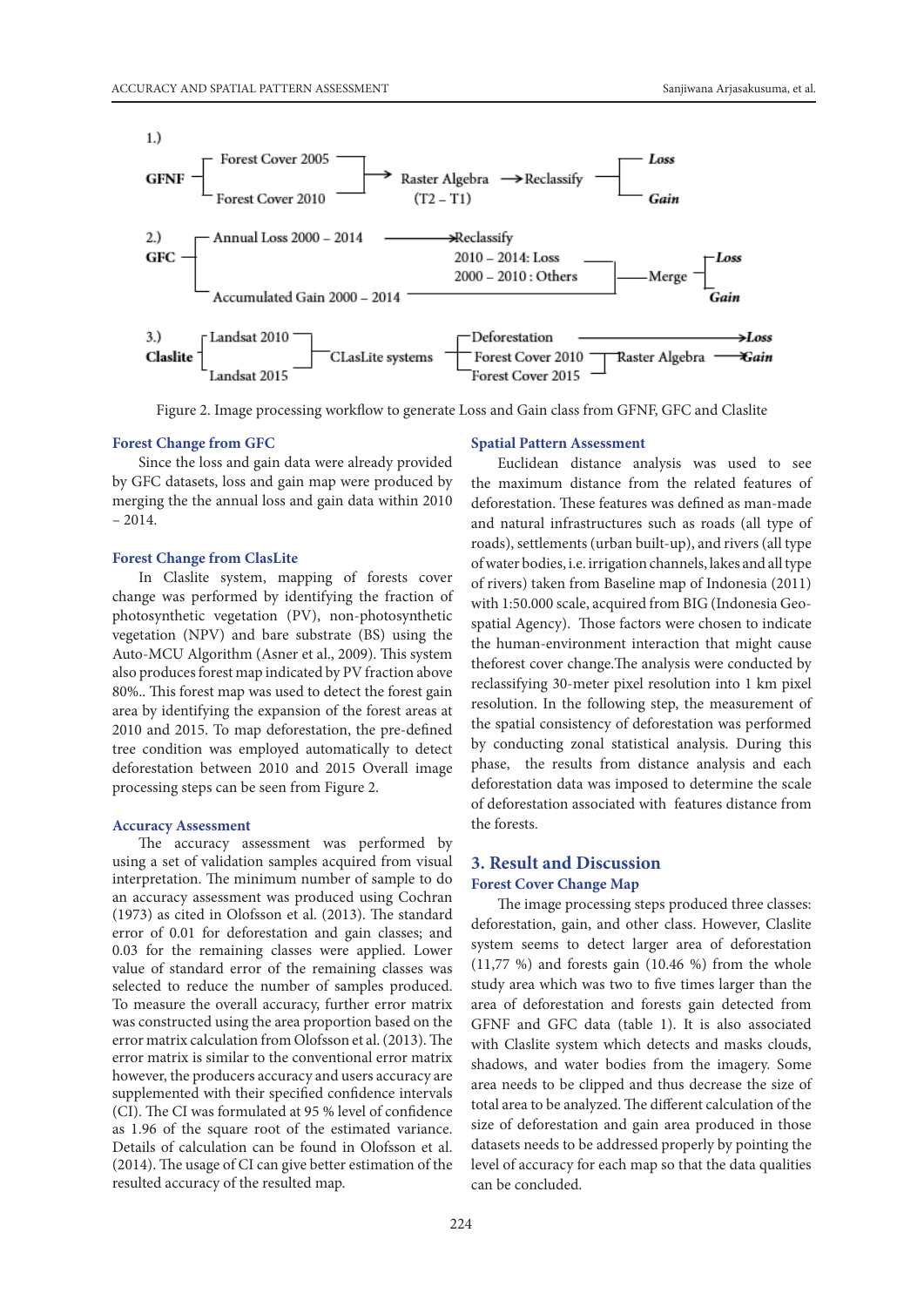Indonesian Journal of Geography, Vol. 50. No. 2, December 2018 :222 - 227

| Table 1. Total area of deforestation, forests gain, and other classes |             |        |             |        |            |        |
|-----------------------------------------------------------------------|-------------|--------|-------------|--------|------------|--------|
| Data                                                                  | GFNF        |        | GFC         |        | Claslite   |        |
| Class                                                                 | Area (ha)   | $\%$   | Area (ha)   | $\%$   | Area (ha)  | $\%$   |
| Deforestation                                                         | 65106       | 3,55   | 112322      | 5,61   | 208525     | 11,77  |
| Gain                                                                  | 67279       | 3,67   | 49101       | 2.14   | 185235     | 10,46  |
| Other                                                                 | 1700490     | 92,78  | 1800085     | 92,25  | 1377834    | 77,77  |
| Total                                                                 | 1832876,196 | 100,00 | 1961507,809 | 100,00 | 1771594,65 | 100,00 |

Source : Secondary data processing

Table 2. Number of samples and its allocation before and after adjusted to meet the minimum number of validation points based on Cochran, 1973 as cited in Olofsson et al. 2013 equation

| Data          | Initial Sample Allocation |     |          | Adjusted Sample Allocation |            |          |
|---------------|---------------------------|-----|----------|----------------------------|------------|----------|
| Class         | GFNF                      | GFC | Claslite | <b>GFNF</b>                | <b>GFC</b> | Claslite |
| Deforestation | 70                        | 16  | 23       | 77                         | 70         | 72       |
| Gain          | 55                        | 5   | 27       | 61                         | 55         | 73       |
| Other         | 97                        | 201 | 172      | 250                        | 263        | 243      |
| Total Sample  |                           | 222 |          |                            | 388        |          |

Source : secondary data processing

| Data  | <b>GFNF</b> |            |             | GFC.       |             | Claslite    |  |
|-------|-------------|------------|-------------|------------|-------------|-------------|--|
| Class | UA $(\%)$   | PA(%)      | UA(%)       | PA (%)     | UA(%)       | $PA(\% )$   |  |
| Loss  | $23 \pm 10$ | $5 \pm 2$  | $48 \pm 18$ | $15 \pm 6$ | $71 \pm 11$ | $67 \pm 12$ |  |
| Gain  | $28 \pm 11$ | $4 \pm 2$  | $41 \pm 14$ | $5 \pm 2$  | $52 \pm 12$ | $24 \pm 6$  |  |
| Other | $58 \pm 6$  | $92 \pm 1$ | $62 \pm 5$  | $94 \pm 2$ | $73 \pm 6$  | $88 \pm 3$  |  |
| OA(%) |             | $56 \pm 6$ |             | $61 \pm 5$ |             | $71 + 5$    |  |

\*UA : User's accuracy, PA : Producer's accuracy, OA : Overall accuracy

Source : secondary data processing

# **Accuracy Assessment Analysis**

The minimum number of validation points calculated using the mean area of deforestation, gain and other classes from GFNF, GFC and Claslite counts up to 222 points with the highest number of points are distributed in other category due to their dominance in the scene. Since the same validation points were used in different forest change maps, there was an unbalance allocation of validation points found among classes if the same points were applied to different maps. To get fair distribution throughout the three maps, we added randomly distributed points to classes which have less points than the minimum number of validation points which are 70 samples for loss, 55 for gain, and 97 for other categories. This process gave 166 additional points which sums up to 388 points used in the validation process as summarized in Table 2. The 388 validation points were labeled according to visual interpretation of Landsat data used in Claslite analysis. The results were then used to construct the area-proportion of error matrix for accuracy assessment. From the results obtained (Table. 3), it showed that Claslite produced the most accurate map with an overall accuracy followed by GFC and GFNF datasets. The superiority of Claslite

was demonstrated and showed by several comparison studies such as from Thieme et al. (2015), Dlamini (2017) and Arjasakusuma et al. (2018). From each individual class, it also showed that user can employ a better Claslite map to find loss information in the field with higher possibility of obtaining real forests loss information.

The overall medium user accuracy was also accompanied by the relatively similar level of producer's accuracy of 67 %  $\pm$  12 %. Though, GFNF dataset produced by radar backscatter produced the lowest value of overall and individual class accuracy for deforestation and gain data. GFC dataset on the other hand produced medium overall accuracies with 61 %  $\pm$  5 %. However, producer's accuracies in the accuracy assessment was poor. In overall, mapping forests gain from satellite imageries still remains a big challenge where current end-products and methods are still limited to produce forests gain map with better accuracy.

The lowest accuracy from GFNF data which was originally derived from PALSAR data is surprising since numerous study has demonstrated the high accuracy (> 90 %) of this data for mapping forest cover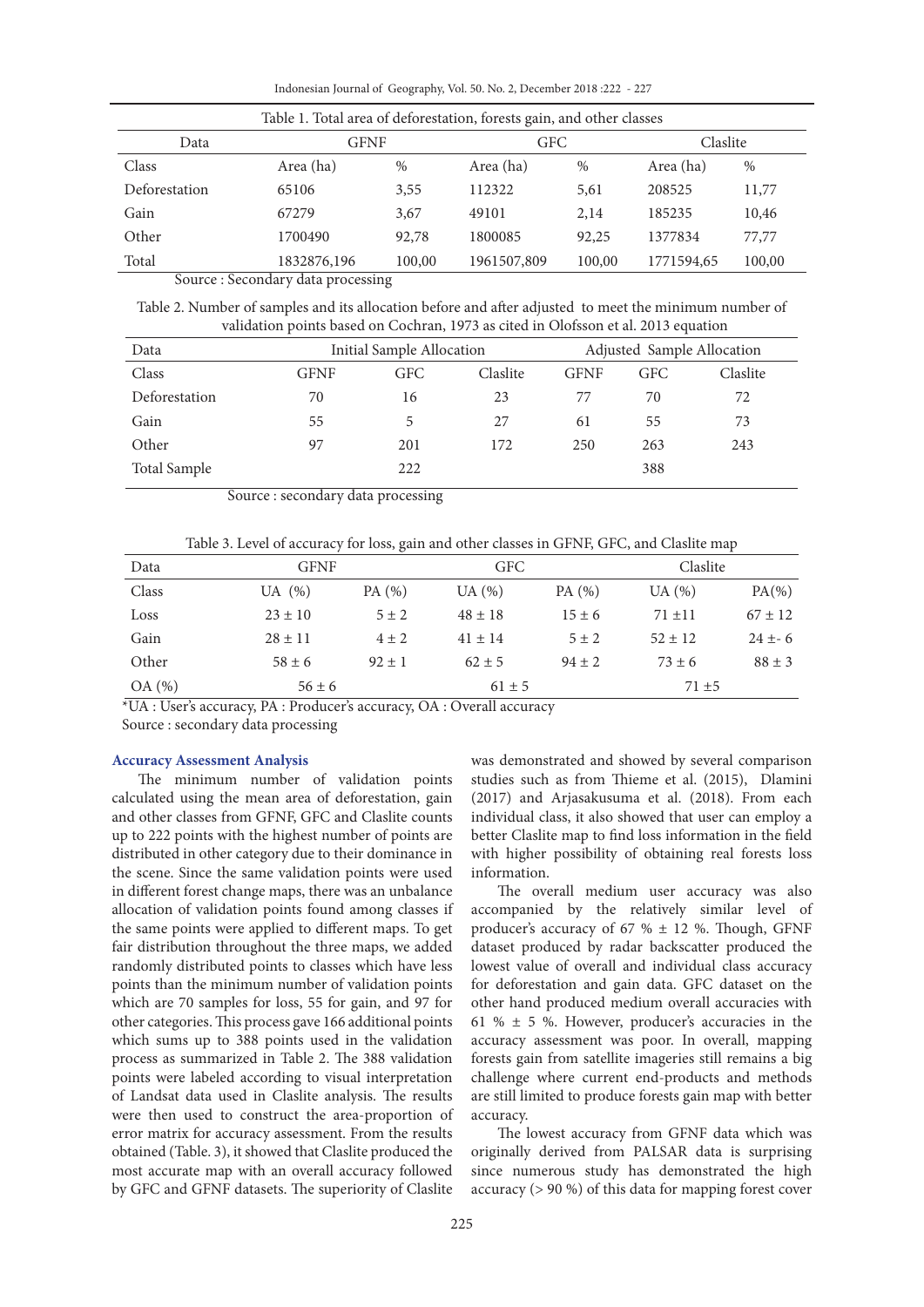

Figure 3. The distance sensitivity of loss and gain from three main features such as (A). Built-up area, (B). River, and (C). Roads. (source : secondary data processing)

(Shimada et al, 2014; Walker et al, 2010). Future study should identified the reason behind this low accuracy of GFNF data.

### **Spatial Pattern Consistency**

The previous analysis shows that there are high differences of accuracy level produced by different forest cover change products. In this analysis, the distance sensitivity of deforestation and forests gain to roads, rivers, and built-up area were measured. Euclidean distance analysis show that changes in forests cover occurs within the radius between 40 to 50 km from these features. However, affected distance may vary depending on spatial pattern of each feature. Moreover, the results shows relatively similar pattern of forests loss and gain where increasing distance from each features means there are less pattern of forests loss and more forests gain. Most of forests gain area were deforested in the past and currently managed as cropland, which explained gain cycle detected from the maps close to the related features of deforestation. The distance graphs show different distance pattern where general pattern is relatively the same. The pattern indicates that most of forests losses and forests gains are located in large area of agricultural land such as paddy field and plantation which need access to irrigation channel and roads. The result of statistical analysis also shows that there are consistent patterns of deforestation though distance values may vary in different forest maps. Based on our analysis, from the potential distance of 40 – 50 kilometers, the farthest point that deforestation can occur are within the radius of 18 kilometers from rivers, 34 kilometers from roads, and 35 kilometers from built-up areas (Figure. 3). Moreover, distance sensitivity of rivers and roads reached its peak in the first kilometer, except for built-up area which peaked in 2 – 3 kilometers radius.This indicates that roads and rivers provides a better access for transporting the logged trees. Therefore, forest near to the roads and rivers might have higher risk of deforestation. This finding is similar to the conclusion of the study from Veldkamp et al. (1992) in Costa rica and Barber et al (2014) in Amazon which emphasized the role of river and road to the deforestation.

# **4. Conclusion**

Based on the result produced from the accuracy assessment performed in this study, it was concluded that mapping the forests loss in medium resolution by using Claslite can be done in a quick and simple manner compared to using GFNF and GFC datasets. However, it was also noticed that mapping forests gain with Claslite gives a low accuracy and requires further attention to provide more accurate results. Spatial consistency assessment showed that those data gave similar spatial pattern for various distances in different maps. It indicates that these maps can be used not only to analyze general pattern of forests loss and forests gain but also help to identify the main drivers of forest cover change. However, the level of detail from quantitative distance analysis to calculate forests loss and forests gain derived using remote sensing methods needs to address the accuracy of mapped objects as low accuracy might lead to the inaccurate conclusion of the distance.

# **Acknowledgement**

The authors would like to thank USGS for providing the Landsat Imagery, JAXA for the DAICHI Forest/Non Forest (FNF) data, Hansen/UMD/Google/ USGS/NASA for Global Forest Change (GFC) data and Carnegie Institution for Science (CIS) for providing the ClasLite software.

# **References**

- Achard F, Eva HD, Stibig H-J, Mayaux P, Gallego J, Richards T, Malingreau J-P (2002) Determination of deforestation rates of the world ' s humid tropical forests Science 297:999-1002 doi:10.1126/ science.1070656
- Arjasakusuma S, Kamal M, Hafizt M, Forestriko HF (2018) Local-scale accuracy assessment of vegetation cover change maps derived from Global Forest Change data, ClasLite, and supervised classifications: case study at part of Riau Province, Indonesia Applied Geomatics:1-13
- Asner GP, Knapp DE, Balaji A, Paez-Acosta G (2009) Automated mapping of tropical deforestation and forest degradation: CLASlite Journal